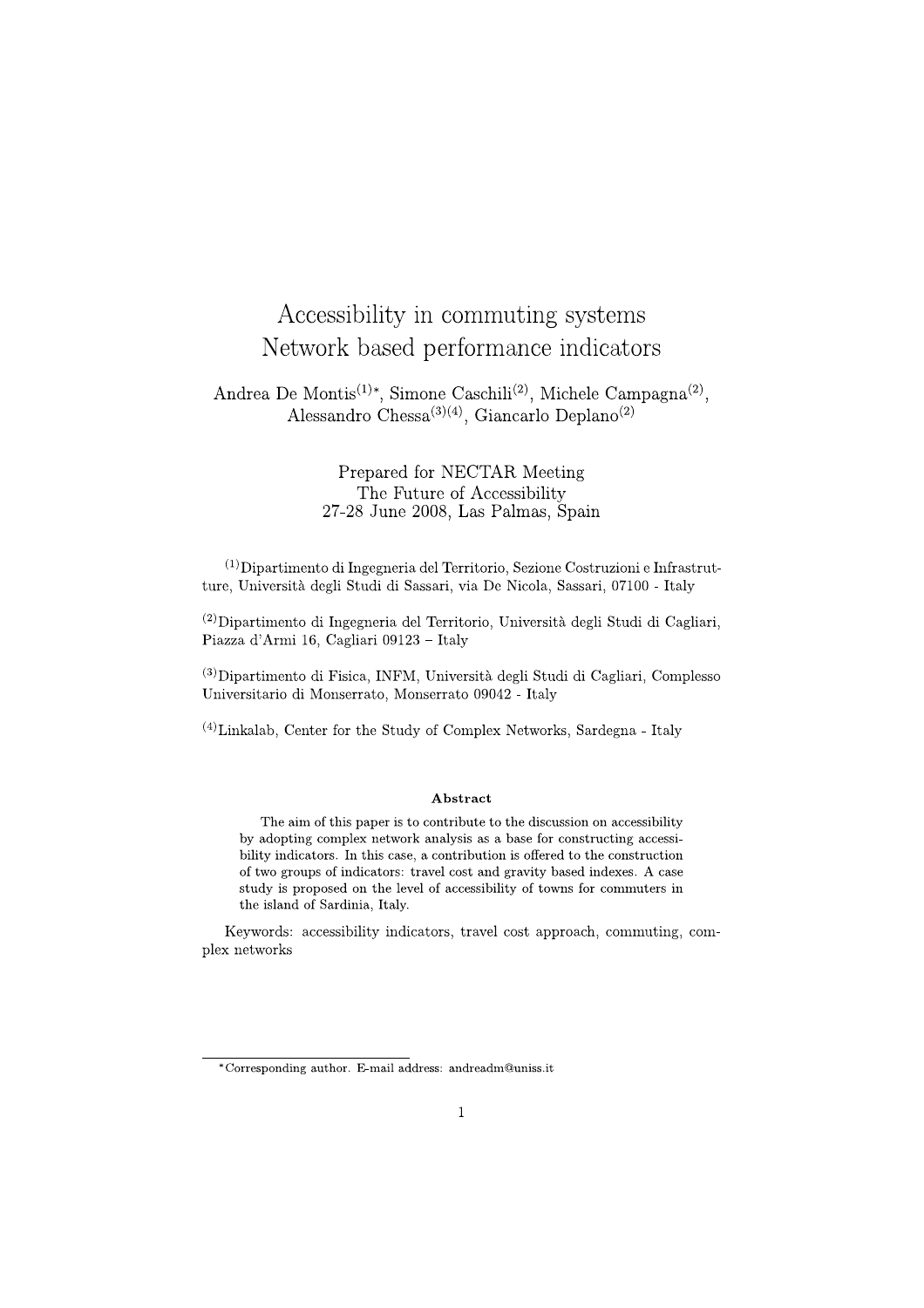#### $\mathbf{1}$ Introduction

In a number of research studies, accessibility is regarded as a complex concept and is defined in a variety of ways. It is a multifaceted characteristic and implies a multidisciplinary approach. In a general perspective for infrastructure planning, the accessibility for a city depends on the nature of the movements people adopt to reach it. Accessibility is a broad and flexible concept while it can be perceived as confusing and complex; Gould (1969) has described accessibility as a 'slippery' concept, which often becomes clear in front of the need to define performance indicators. The studies on accessibility describe integrated systems on the user viewpoint rather than transport modes or service provision. A study by DHC and Transport Studies Group at the University of Westminster (2003) identified several different ways in which accessibility has been used for planning purposes ranging from distribution of transport impacts and new developments to access to opportunities and business travel planning. One of the lessons drawn from this study is that accessibility may become the permanent element of a planning methodology if a clear definition is given about how to define people and places, how to represent transport and communications, at what level of spatial/geographical detail this should be done, and the ways in which current accessibility performance should be expressed.

Regarding the appraisal of the level of accessibility, in a recent review (Baradaran and Ramjerdi, 2001), the performance of many accessibility indicators adopted for European systems is assessed. In this study the indicators are clustered according to their methodological principles in five approaches: travel cost, gravity or opportunity model, constraint-based, utility-based surplus, and composite approach.

Recently, the availability of even larger data sets and the parallel explosion of computer processing power has made the systematic and intensive application of complex network analysis (CNA) to the study of very large networks possible. According to this approach, large systems are characterized by a statistical analysis of their simple elements (the nodes or vertices) and of their relations (the edges or link between the nodes pair wise). A series of measures are calculated to describe the behaviour of complex networks, such as the degree -the level of connectivity of a node- and the clustering coefficient -the level of local connectedness. Beyond the simulations, CNA has been applied to a number of real phenomena, providing with insights into a wide range of questions regarding food webs, human interactions, the Internet, the world wide web, the spread of diseases, population genetics, genomics and proteomics. For a review of these applications, see Albert and Barabási (2002) and Newman (2003).

Also in many fields grouped under the realm of regional science, a number of scholars have begun applying the paradigm of complex network analysis for modeling urban, regional and socio-economic systems (Barrat et al., 2004; Schintler et al. 2005; Reggiani et al., 2008). A number of applications refers to the study of infrastructures and of commuters' complex behaviour (Strano et al, 2007; Porta et al, in press). These works are often developed on the assumption that the emergence of scale free properties is a signature of efficiency in the system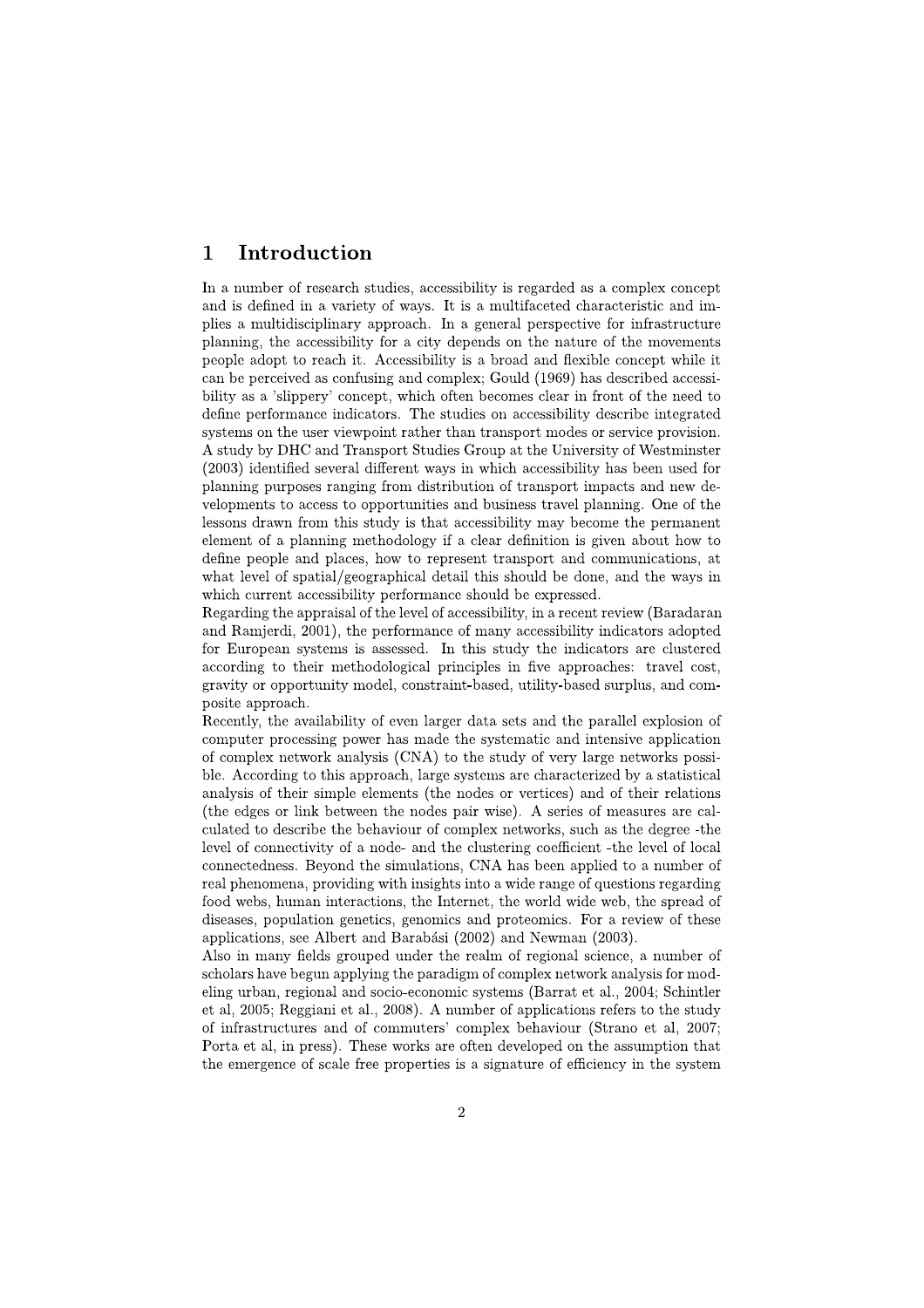general behaviour. Examples are the hub-and-spoke structure invoked for transportation systems and, in particular, for airline networks (O'Kelly, 1998). In the field of the analysis of commuters' behaviour, a weighted network analysis has been applied to the system of inter-municipal habitual movements of the inhabitants of the Italian region of Sardinia, the second largest island of the Mediterranean See (De Montis et al, 2007). Thus CNA has provided an interesting perspective for the characterization of infrastructure and transportation systems.

The aim of this paper is to contribute to the discussion on accessibility by proposing CNA as part of a new methodology for constructing accessibility indicators. In this case, a combined approach is proposed, by integrating CNA with two groups of accessibility indicators: travel cost-based and gravity modelbased. The indicators proposed are assessed on the measurement of the level of accessibility to the towns for the commuters of the island of Sardinia, Italy. As in Sardinia inter urban commuters move mostly through the road system, it is possible to analyse their movements by inspecting a network, where the nodes stand for municipal towns and shortest road connections for edges.

The argument is reported as follows. In section 2, an application of CNA to the study of commuting on the road network of Sardinia is described. This study provides with relevant variables that are adopted as input terms for developing inter-urban commuters' accessibility indicators, whose methodological principles are described in section 3. In section 4, the results are presented and a preliminary interpretation is given on the concept of accessibility for commuters in Sardinia. Section 5 concludes this paper with some synthetic remarks which may suggest further research work.

## $\overline{2}$ CNA and commuting: describing spatial networks

In a study inspired by the analyses developed by De Montis et al. (2007), Campagna et al (2007) investigate on the influence of geography on commuting by analyzing the spatial properties of the road network, the favorite infrastructure for commuters in Sardinia, Italy. In this study, Sardinia is regarded as a closed domain and its inter-municipal commuting system is represented as a weighted complex network. As the topological analysis is concerned, this network displays vertices corresponding to the Sardinian municipalities in 2001, and edges corresponding to a positive commuting relationship among them pair wise. The data source adopted consists of the origin-destination table (ODT) issued by the Italian National Institute of Statistics (Istat, 2001a). The ODT is constructed on the output of a survey about commuting behaviours of Sardinian citizens. This survey refers to the daily movement from the habitual residence (the origin) to the most frequent place for work or study (destination): data comprise both the means used and the time usually spent for displacement. Hence, ODT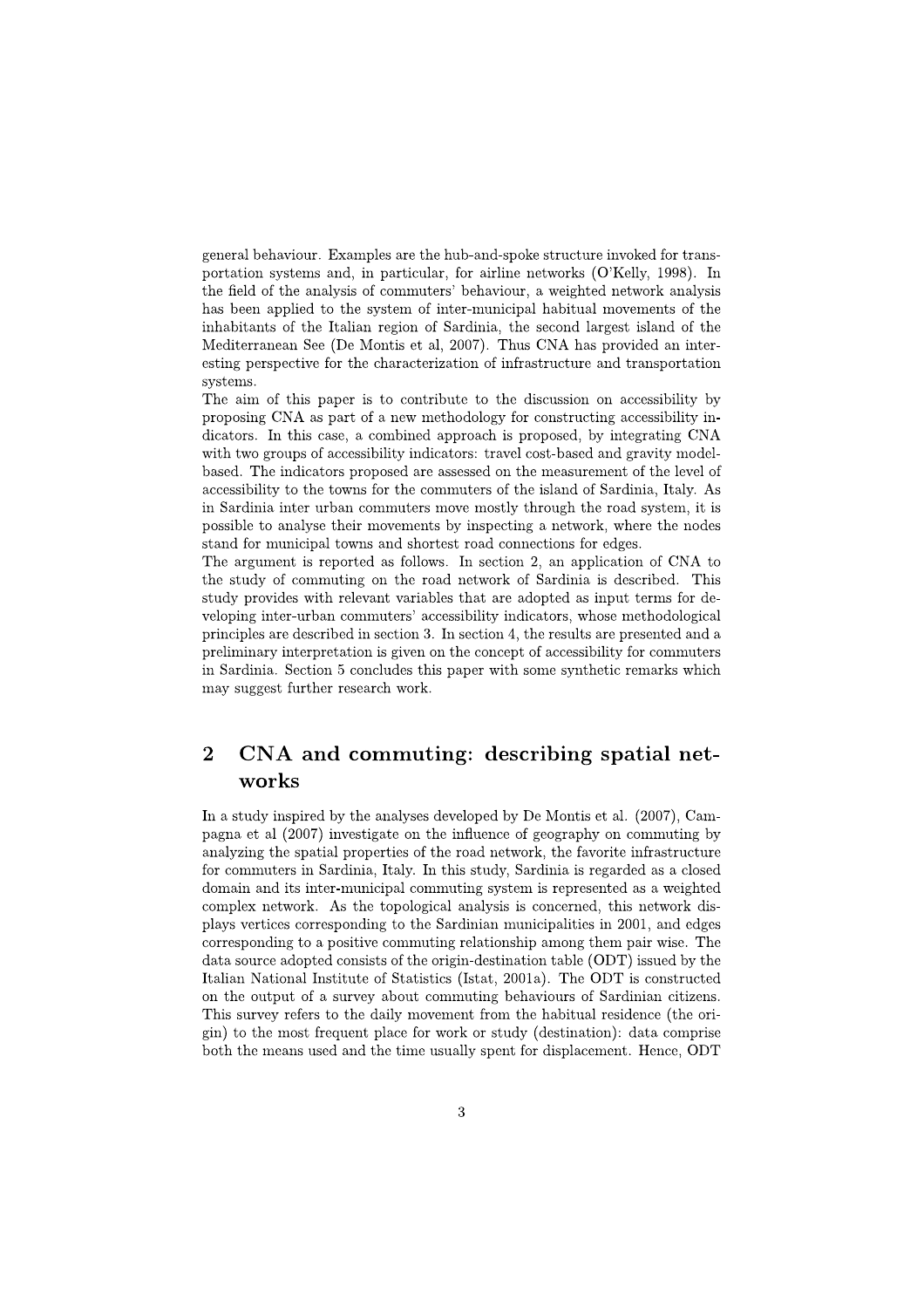

Figure 1: 3D visualisation of Sardinia. On the background the roadways used by the commuters of the town of Sodde highlighted, while the Euclidean distance is drawn on the top and the shortest road distance is floating in the middle  $(Campagna et al., 2007)$ 

data provides the analysts with information about the flows of commuters who regularly move among the Sardinian municipalities.

In order to inspect the influence of the space, Campagna et al (2007) consider two spatial networks that are isomorphic to the commuting network above, as they display the same topology, i.e. the number of nodes and edges. By contrast, they are different, when regarded as weighted networks, since they show two diverse attributes (the weights of the network) attached to the edges: the Euclidean distance between each pair of nodes (towns), and the length of the shortest road path between them.

As a general result, this study uncovers strong connections between the traffic properties of the system (commuters flows) and the geographical properties. As a special result, Campagna et al (2007) verify that the two spatial networks above display very similar statistical properties and show that Sardinian commuters' flows are similarly correlated to both Euclidean distances and shortest road path distances between pairs of towns.

As far as this paper is concerned, the set of length values of the shortest road path between each pair of towns is assumed as input variable for modeling accessibility, as presented in the next section.

# 3 Integrating accessibility indicators with CNA: travel cost and gravity model approaches

In this paper, accessibility is in general referred to as the capacity of a given town to be attractive with respect to other towns. In this particular case, the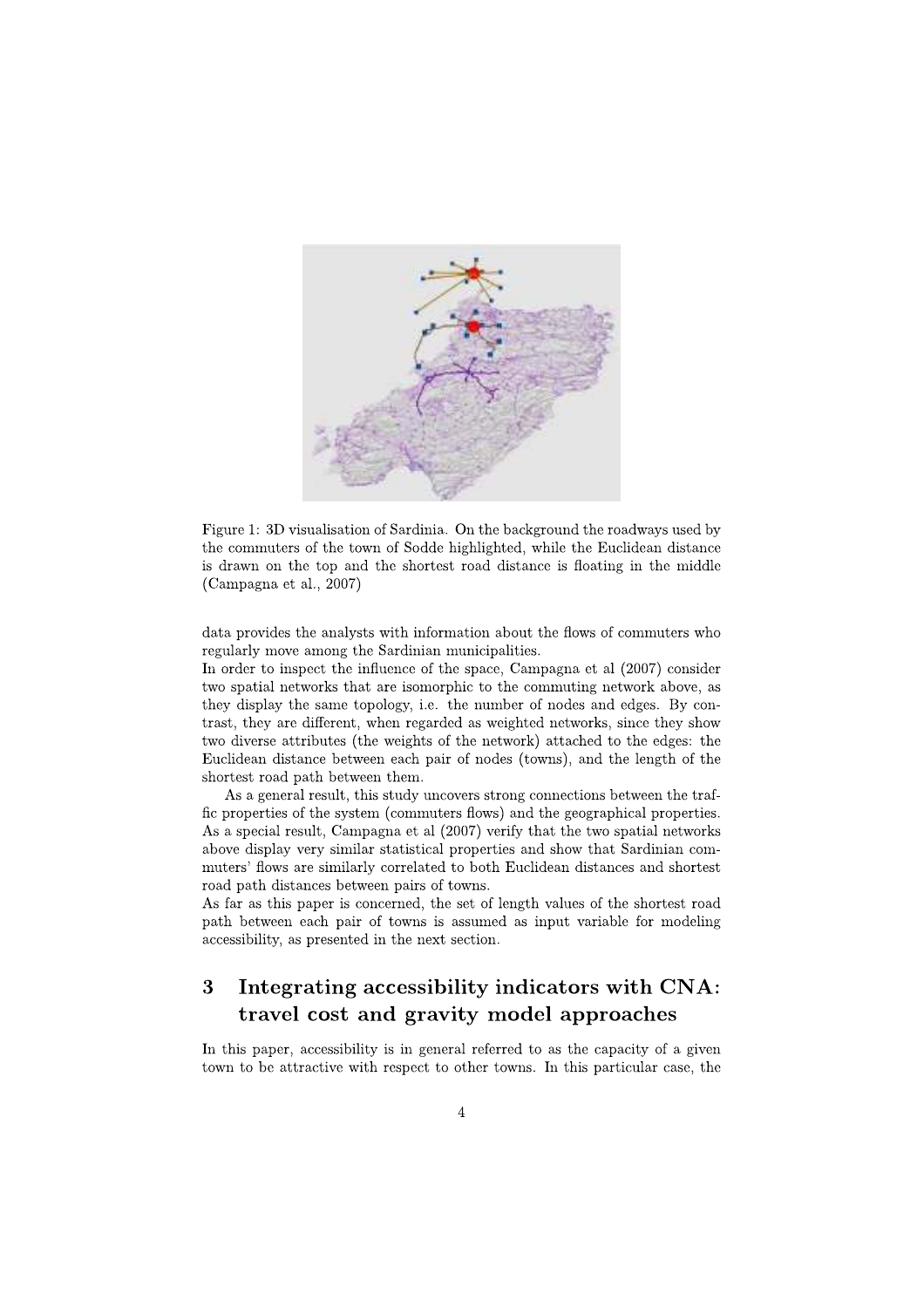authors are interested to accessibility for commuters traveling daily mostly in a spatial infrastructure - the road system- described as a network.

While in the literature it is possible to find a number of methodologies to set accessibility indicators (Baradaran and Ramjerdi, 2001), in this paper, the authors aim to measure commuters' accessibility of each municipal town of Sardinia according to two approaches based on the travel-cost-model and a gravity model. According to the first approach, accessibility is measured by taking into account a proxy of the generalised transport cost commuters face to access their habitual place of work or study. In this case, the length of the shortest road path is assumed as relevant proxy. For each municipalities of Sardinia the travel cost model based accessibility obeys to equation (1).

$$
A_{TC}(i) = \sum_{j \in \mathcal{V}(i)} \frac{1}{d_{ij}} \tag{1}
$$

Where  $V(i)$  indicates the set of first neighbours of the municipality i and  $d_{ij}$ the shortest road distance between the municipality  $i$  and its first neighbour  $j$ . According to the second approach, the authors refer accessibility to the behavioural aspects of travel, as in a gravity model the number of trips between each pair of "agents" is estimated invoking the concept of potential of opportunities and friction to the movement caused by physical distance. Thus gravity model based accessibility is assessed starting from equation 2.

$$
S_{ij} = K \frac{P_i P_j}{(d_{ij})^{\beta}} \tag{2}
$$

where  $S_{ij}$  stands for the number of commuters between town i and j, K for the gravitational constant,  $P_i$  and  $P_j$  for the number of commuters living in town  $i$  and  $j$ ,  $d_{ij}$  for the shortest road distance between towns  $i$  and  $j$ , and  $\beta$  for the impedance to movement, i.e. an empirical constant representing the inhibiting effect of distance. After calibrating the last equation, it is possible to calculate the accessibility according to equation 3.

$$
A_G(i) = K \sum_{j \in \mathcal{V}(i)} \frac{P_j}{(d_{ij})^{\beta}}
$$
(3)

This is the traditional measure of population potential defined originally for geographical systems by Stewart and Warntz (1958) and central to the definition of competition in spatial interaction models (Jiang et al. 1999).

#### $\overline{\mathbf{4}}$ **Results and preliminary remarks**

In the case of the accessibility based on the travel-cost model  $(A_{TC})$ , input data on shortest road path length are known, as they have been calculated by Campagna et al (2007). This has enabled the authors to assess through equation (1) the vector of accessibility values corresponding to each town.

In the case of the accessibility based on the gravity model  $(A_G)$ , a process of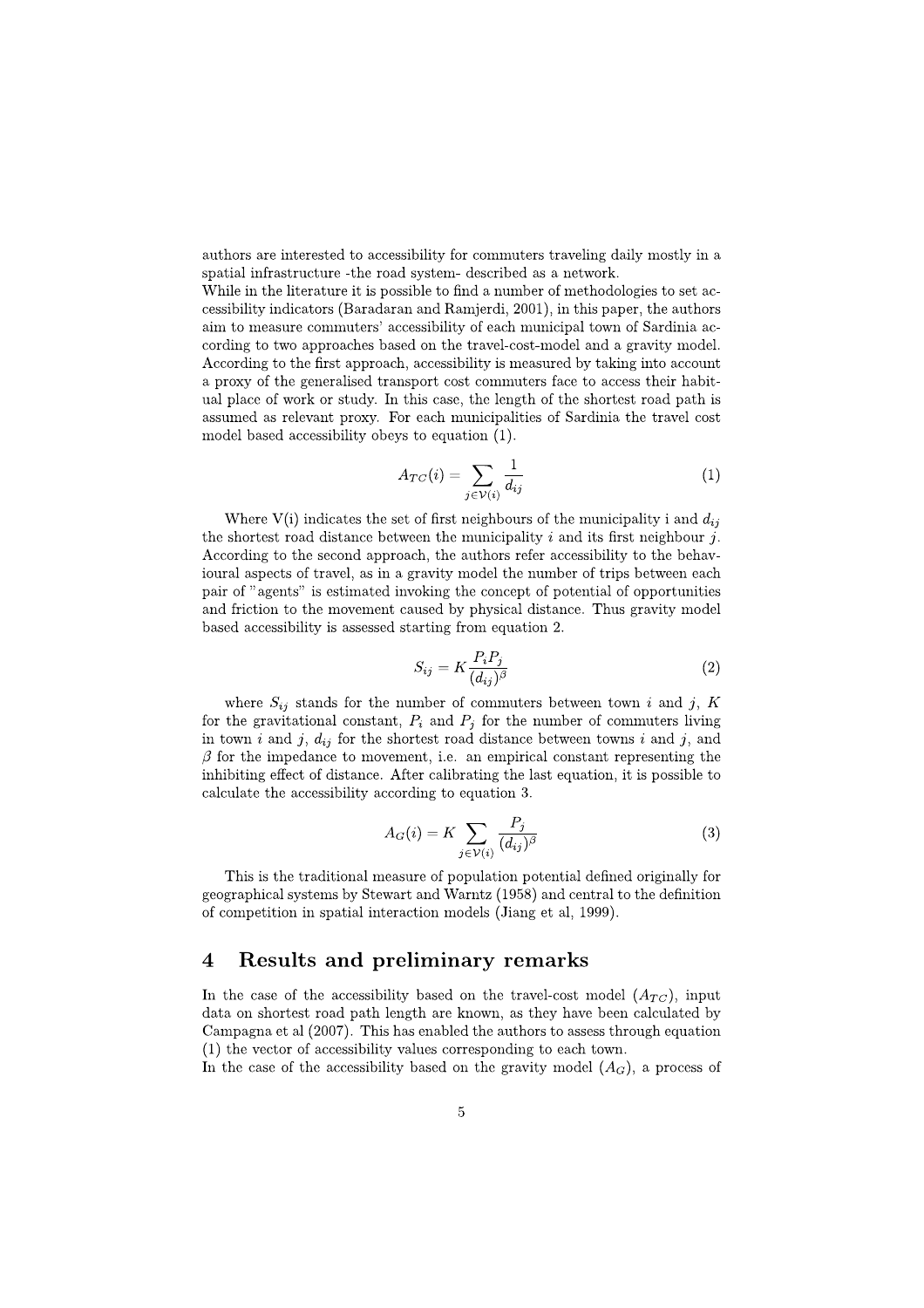|     | Value | t-stat |      |
|-----|-------|--------|------|
| LnK | 3.49  | 2.37   | 0.48 |
|     | 61    | 86.55  | 0.48 |

Table 1: Gravity model: statistics of the estimation

|                | $A_{TC}$                    | $A_G$     |
|----------------|-----------------------------|-----------|
| $\mathbf{1}$   | Quartucciu                  | Arzana    |
| $\overline{2}$ | Elini                       | Elini     |
| 3              | Selegas                     | Oristano  |
| $\overline{4}$ | Quartu Sant'Elena           | Cagliari  |
| 5              | Settimo San Pietro          | Ghilarza  |
| 6              | Elmas                       | Selargius |
| 7              | $\overline{\text{S}}$ innai | Ales      |
| 8              | Arzana                      | Abbasanta |
| 9              | Sestu                       | Macomer   |
| 10             | Maracalagonis               | Assemini  |

Table 2: Ranking of Sardinian municipalities by their commuters' accessibility

calibration is required in order to appraise the parameters K and  $\beta$  in equation (2). This process has been developed by solving an over determined linear system, where K and  $\beta$  are the unknown variables and  $P_i$ ,  $P_j$  and  $S_{ij}$  the known terms. In table 1, the statistics of the estimation K and  $\beta$  is reported.

In table 2, the first ten towns of Sardinia are ranked according to their values of accessibility calculated according to both the approaches. In figure 2, a geographical analysis of both the accessibility models is reported.

As a preliminary comment, it is possible to observe that the towns in the neighborhood of Cagliari, the capital center of the Island, display relevant values of the travel cost based accessibility  $A_{TC}$ . As far as the gravity model based accessibility  $A_G$  is concerned, Cagliari and Oristano - important regional and provincial administrative cities- show high values. The information conveved in figure 2 suggest two different patterns of accessibility for commuters in Sardinia: it is possible to locate a cluster of towns with a high value of  $A_{TC}$  in the Campidano, the main plain of the Island, while the highest values of  $A_G$  are displayed by municipalities clustered around the capital city Cagliari. As a general remark, both the values of the commuters accessibility display a similar distribution, even though  $A_G$  values signal an higher polarization in the south of the Island, while  $A_{TC}$  values display an higher heterogeneity. These similarities are confirmed by the assessment of the coefficient of correlation between the two variables  $A_{TC}$  and  $A_G$  (equal to 0.501) that reveals a weak positive correlation. Those findings are also confirmed by the presence of two highways -national roads n. 131 and n. 130- that represent relevant backbone connections for the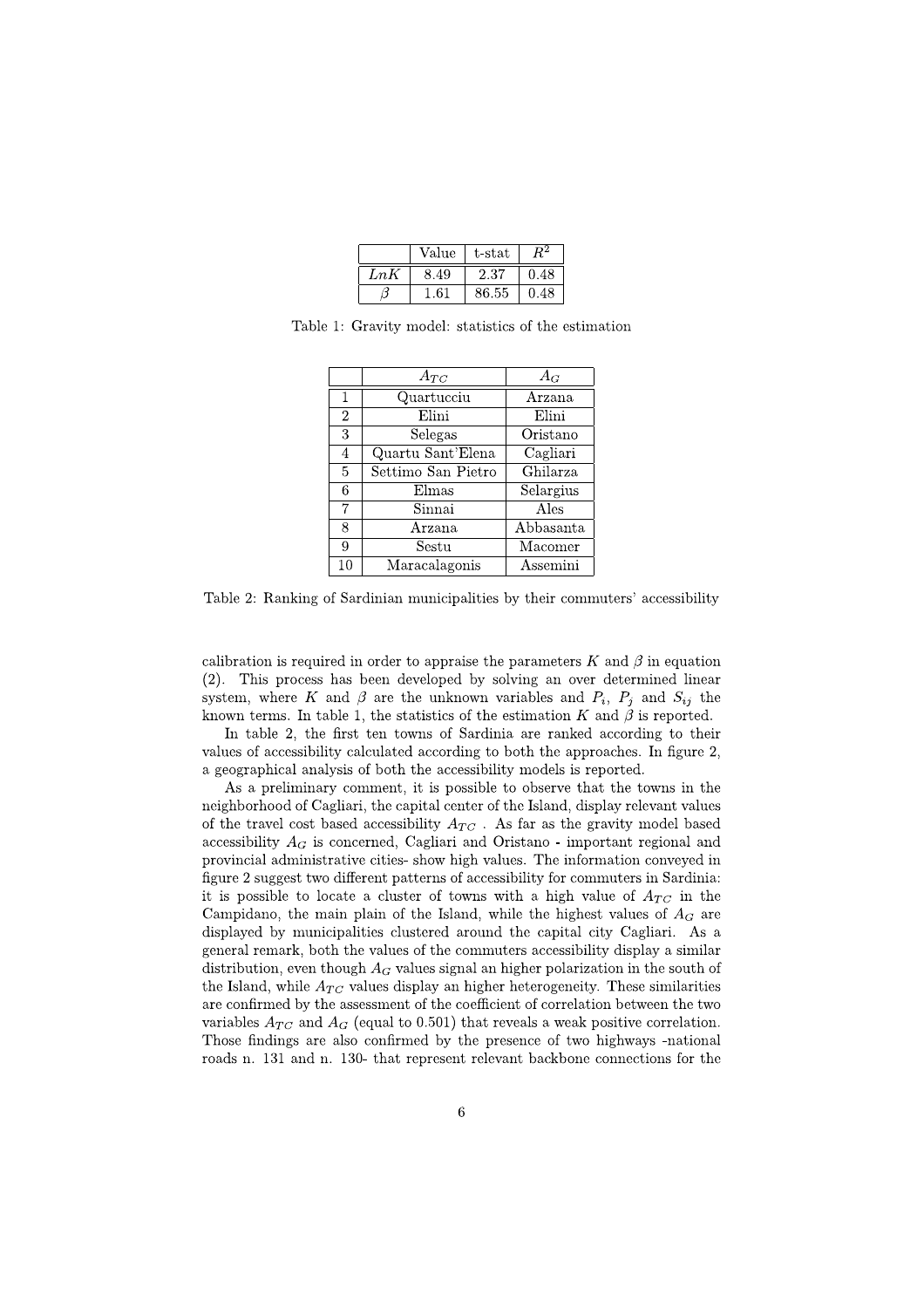

Figure 2: Commuters accessibility for municipalities in Sardinia: on the left, accessibility based on the travel cost model; on the right, accessibility based on the gravity model

whole Sardinian road network.

These preliminary explanations have to be also confronted with relevant demographic elements reported as follows. The population of Sardinia is about 1.6 million resident inhabitants. It is divided into 8 main administrative provinces where most of the citizens, about a half of the total population, live in the metropolitan area of Cagliari, the capital center with 160000 inhabitants. The last Census (Istat, 2001b) highlights that only 14 municipalities have got more than 20000 inhabitants hosting 42 percent of the whole Sardinian resident population. About 43 percent of the resident population lives in 239 medium-low size towns (10000-1000 inhabitants) while the remaining population lives in small villages sizing less than 1000 inhabitants. According to the Census data, in Sardinia population and productive activities concentrate mostly on the coast line. In figure 4, a geographical representation of the municipal distribution of resident population and commuters in 2001 is reported.

In order to inspect in more detail the behavior of the two variables, in figure 5 their complementary cumulative probability distributions are reported. In the case of the variable  $A_{TC}$ , the behavior of the curve displays an exponential  $\frac{1}{2}$  decay with a finite and determined mean value equal to 0.002. In the case of the variable  $A_G$ , the curve shows a behavior that fits a power law line with exponent  $\alpha=2.3$  (*t* – *stat* = 53.27,  $R^2 = 0.99$ ): the values are distributed on a broad range and the mean does not represent any characteristic value for the distribution.

In order to analyze the interplay between commuters' accessibility and topo-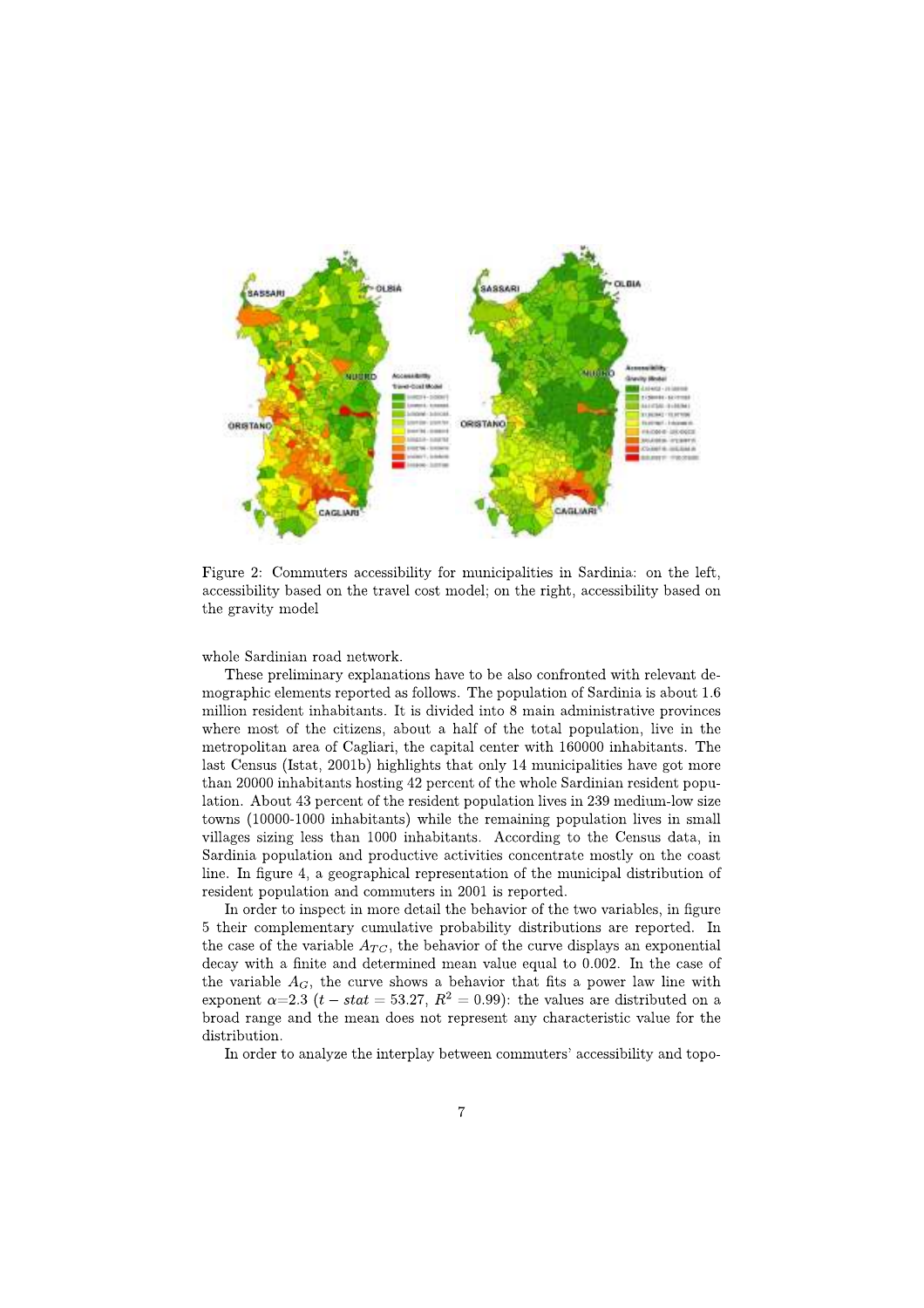

Figure 3: on the left a global view of morphology, road network and urban areas of Sardinia; on the right, a detail of the suburban area of Cagliari.



Figure 4: Municipal distribution of resident population (on the left) and commuters (on the right).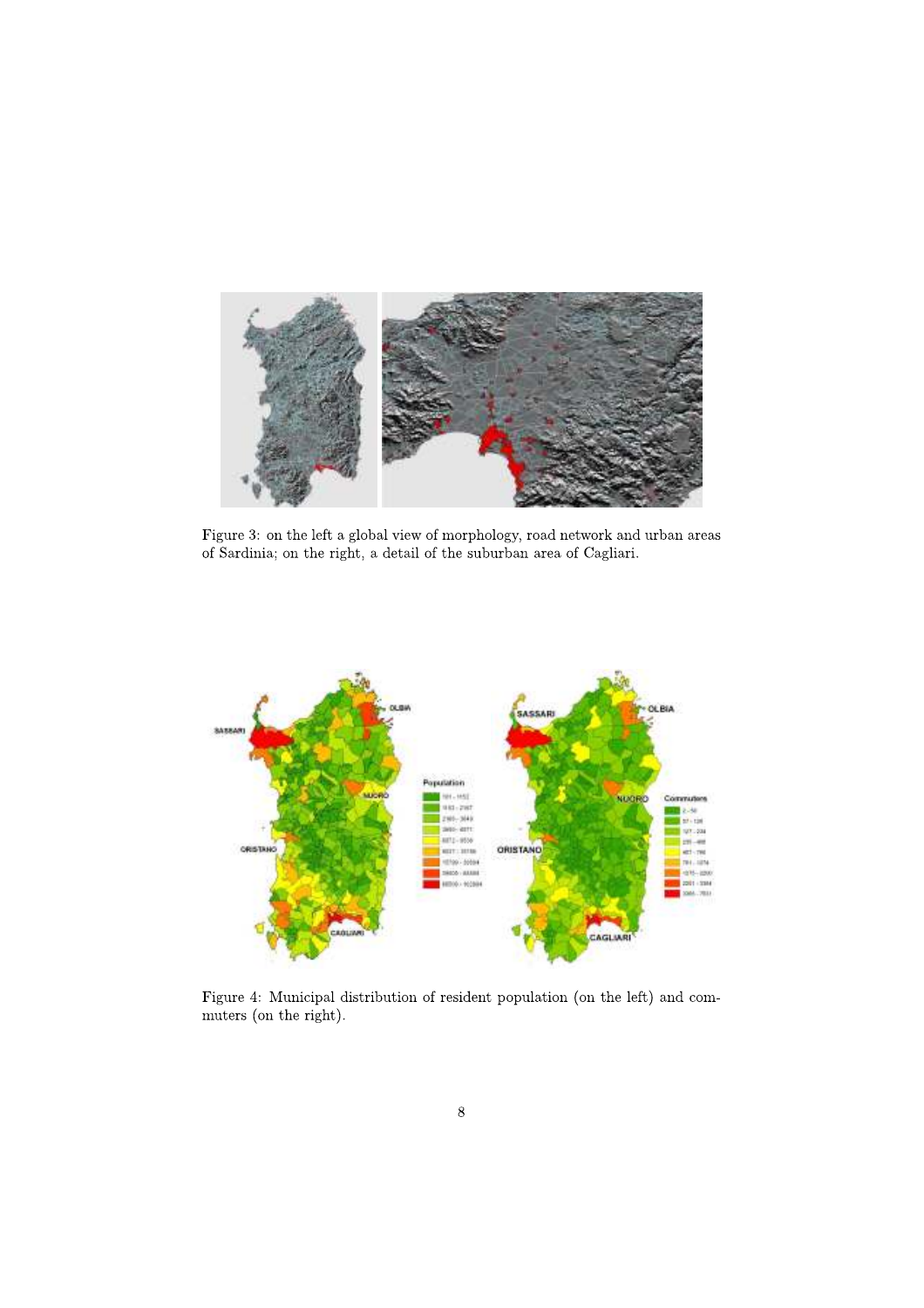

Figure 5: complementary cumulative probability distribution of  $A_{TC}$  (on the left) on a lin-log plot and of  $A_G$  (on the right) on a log-log plot.



Figure 6: Commuters accessibility versus topologic centrality: log-log plots of  $A_{TC}$  (on the left) and of  $A_G$  (on the right) as a function of the degree k.

logical centrality of the towns, it is useful to consider the functional relationship between both the accessibility measures  $A_{TC}$  and  $A_G$  and the degree k, which measures the number of first neighbors of a town. As figure 6 reports, it is possible to obtain an overall representation of that relation by elaborating the log-log plots of the spectrum of the commuters' accessibility measures averaged over the degree values for each municipal center of Sardinia.

As a preliminary comment, it is possible to observe that both the measures of commuters' accessibility scale super linearly with respect to the degree  $k$ , while the curves fit a power law line with exponent equal to 3.2  $(t - stat = 15.15,$  $R^2 = 0.98$  for  $\langle A_{TC} \rangle$  (k) and to 1.8  $(t - stat = 14.12, R^2 = 0.98)$  for  $\langle A_{TC} \rangle$  (k). This evidence suggest that the higher the topologic centrality of a town, measuring its actual capacity to be connected to other towns, the higher, and with an higher pace, its accessibility for commuters in the network. Apparently, the variable  $\langle A_{TC} \rangle$  increases versus the degree with an higher pace than the variable  $\langle A_{TC} \rangle$ .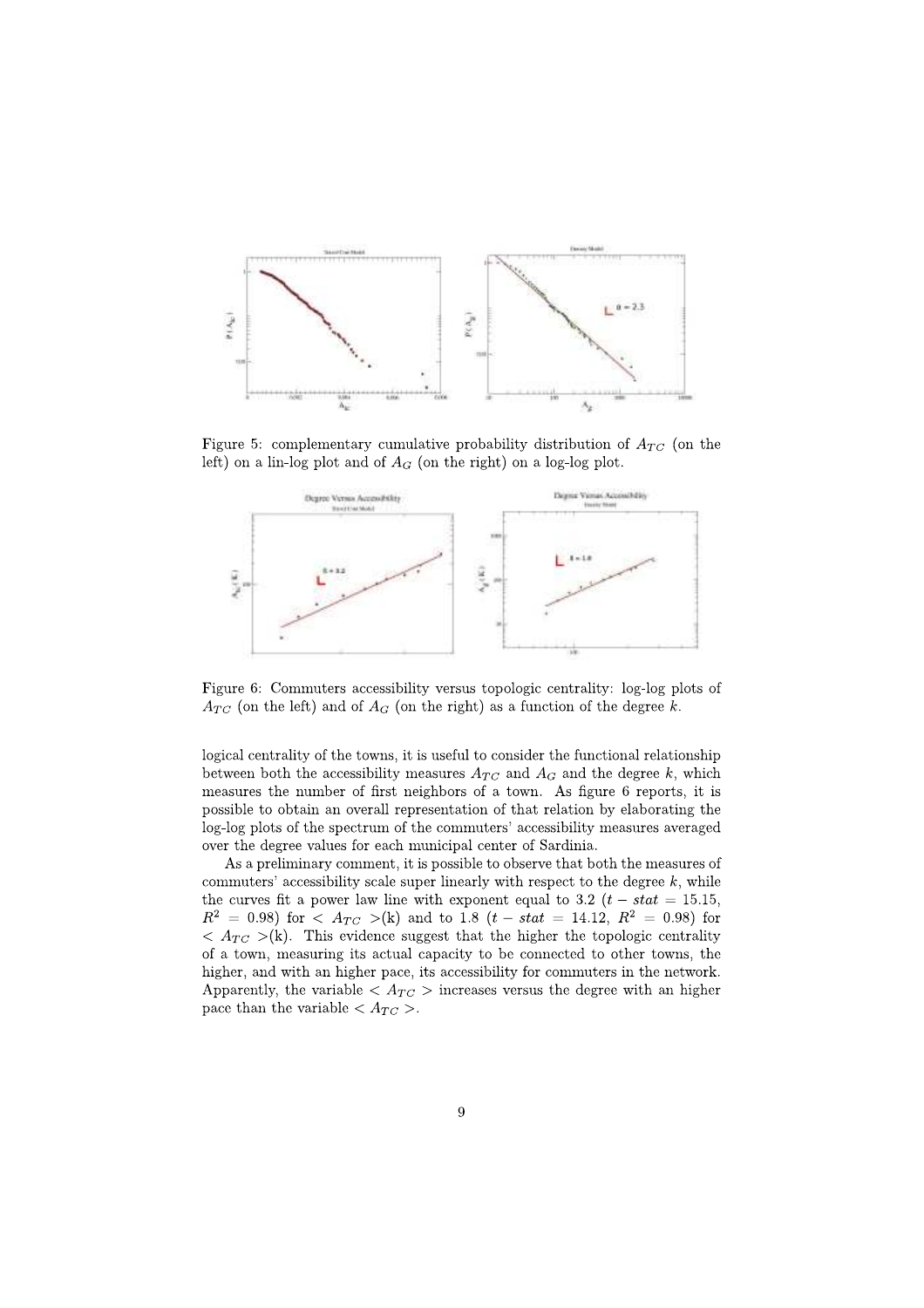### Conclusion  $\overline{5}$

In this paper, the authors attempt to integrate complex network analysis (CNA) with accessibility modeling in order to develop two indicators of accessibility for commuters moving on the road system of Sardinia, Italy. The integration implies the adoption of results obtained by means of CNA -i.e. the variable describing the shortest road distances between pairs of Sardinian municipalities- as a relevant input for the construction of a travel cost based and a gravity model based indicator of accessibility.

This work constitutes a contribution for the analysis of accessibility indicators referred to the pattern of interurban commuting. As a preliminary result, it is possible to indicate a number of findings.

First, the indicators calculated should be interpreted as ex post measures of the ability of commuters to access Sardinian towns, as the values of the distances and commuters are given.

Second, the indicators obtained are in general weakly correlated each other, while display different probability distributions: gravity model based accessibility has a cumulative probability distribution with a power law behavior.

Third, both the indicators of commuters' accessibility scale super linearly with the degree k of the towns of Sardinia; a signature of the fact that the higher is the topological centrality of a town the higher its accessibility.

#### 6 Reference

- Albert R, Barabási AL, 2002, "Statistical mechanics of complex networks". Rev. Mod. Phys. 74, 47-97.
- Baradaran S, Ramjerdi F, 2001, "Performance of Accessibility Measures in Europe". Journal of Transportation and Statistics Vol 4 No 2/3 Special issue on Methodological issue in accessibility, 31-48.
- Barrat A, Barthélemy M, Pastor-Satorras R, Vespignani A, 2004, "The architecture of complex weighted networks" Proceedings of The National Academy of Sciences 11, 3747-3752.
- Campagna M, Caschili S, Chessa A, De Montis A, Deplano G, 2007, "Modeling commuters dynamics as a complex network: the influence of space". Proceedings of the 10th International Conference on Computers in Urban Planning and Urban Management (CUPUM), Iguassu Falls, Brasil, July, 11-13 2007.
- DHC and UoW, 2003, "Developing and Piloting Accessibility Planning". Final report for DfT.
- De Montis A, Barthélemy M, Chessa A, Vespignani A, 2007, "The structure of interurban traffic: a weighted network analysis" Environment and Planning B: Planning and Design  $34(5)$ , 905-924.